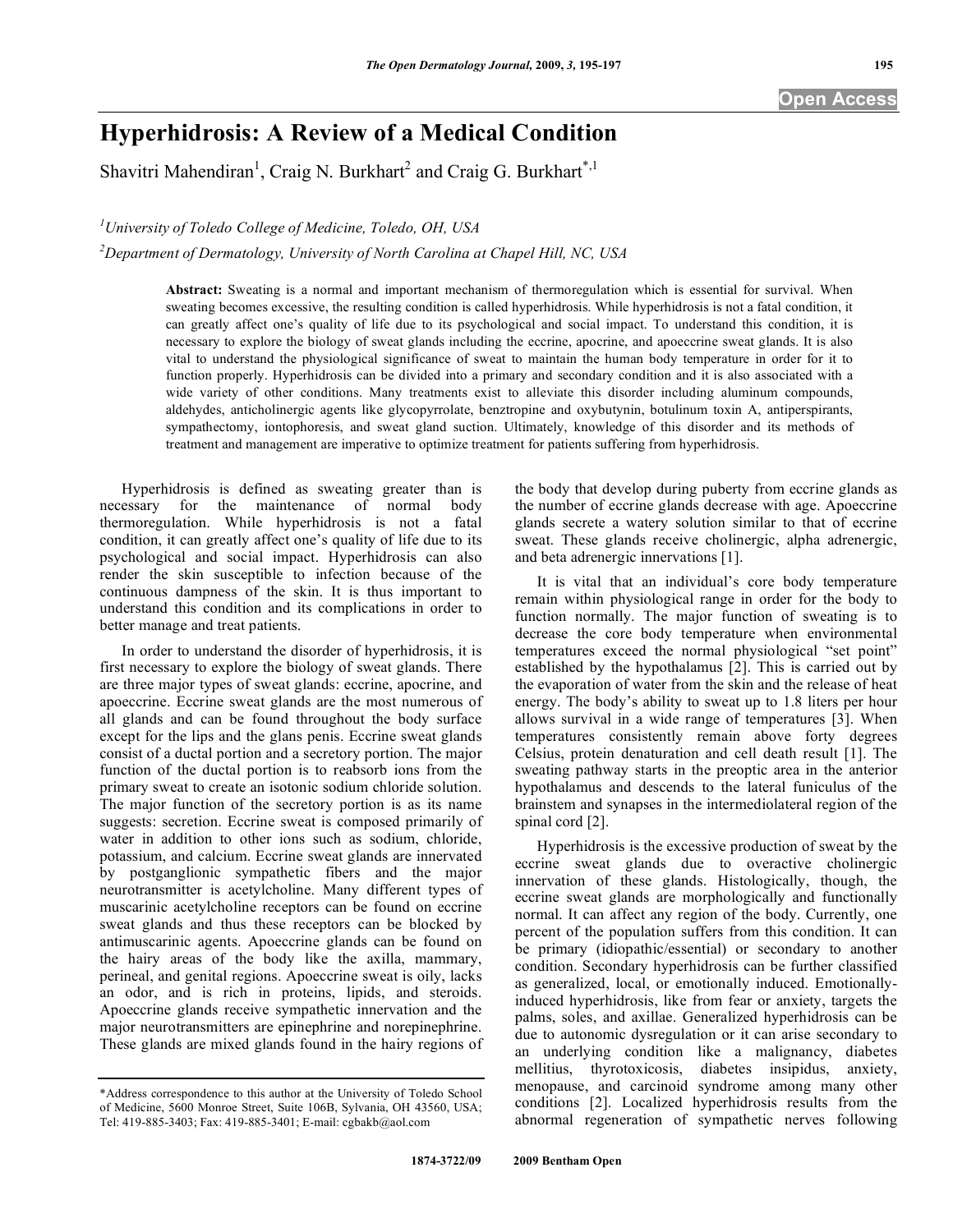injury, from a defect in the number of or distribution of eccrine sweat glands, or from a vascular defect. Primary (idiopathic/essential) hyperhidrosis affects the eccrine sweat glands and is due to excessive sympathetic activity. It does not affect the vascular endothelium [4]. Patients with essential hyperhidrosis constantly sweat from the skin surfaces which can be so severe as to make these individuals embarrassed and ashamed to shake their hands with others [2].

 Hyperhidrosis can accompany other diseases such as peripheral neuropathy, unilateral circumscribed idiopathic hyperhidrosis, spinal cord disease, thoracic tumors, cerebrovascular disease, and cutaneous disease. It can also be stimulated by the presence of food in the mouth also known as gustatory hyperhidrosis. Peripheral neuropathies are characterized by pain, tingling, burning, and numbness primarily in the foot and hand region. Compensatory hyperhidrosis often occurs with peripheral neuropathies mainly in the proximal regions like the head and trunk. Patients can also experience distal sweating due to spontaneous firing from the injured neurons [2]. Riley-Day syndrome is an inherited sensory and autonomic neuropathy characterized by episodic hyperhidrosis that affects the development and function of nerves which results from a splice defect in the IKBKAP gene [5]. Unilateral circumscribed idiopathic hyperhidrosis is characterized by excessive sweating from a well-demarcated area of skin that is surrounded by dry skin primarily in the face and arms [2]. Autonomic dysreflexia is a syndrome due to imbalanced sympathetic discharge that affects patients with an injury above the sympathetic outflow at the T6 level (thoracic 6 level or sixth vertebrae of the thoracic region of the spinal cord) [6]. This condition can be stimulated by bowel and bladder distension, urinary tract infection, hemorrhoids, deep vein thrombosis, and visceral stimulation among others. Thoracic tumors can present with hyperhidrosis. Malignancies such as mesothelioma, myeloma, osteoma, and cervical rib can compress the sympathetic chain ganglion resulting in unilateral hyperhidrosis of the face, neck, and thorax. Infarction in the cerebral hemispheres, brain stem, or hypothalamus can result in short lived hemihyperhidrosis due to disruption of the crossed sympathoinhibitory pathway thereby resulting in copious sweating on one side of the body. Hyperhidrosis can occur with a variety of skin disorders like nevus sebaceous, eccrine nevus, eccrinepilar angiomatous hamartomas, glomus tumors, and blue rubber bleb nevus. Gustatory sweating can result from the consumption of spicy food. Frey syndrome is characterized by asymmetrical facial gustatory sweating due to injury to the autonomic nerves that innervate the parotid gland and sweat glands. In diabetes mellitus, herpes zoster, and cluster headaches, patients have reported facial hyperhidrosis during salivation [2].

 There are a variety of drugs that can induce hyperhidrosis by acting on the hypothalamus, the spinal thermoregulatory centers, the sympathetic ganglia, or the eccrine-neuroeffector junction. These drugs include cholinesterase inhibitors, selective serotonin reuptake inhibitors, opiods, and tricyclic antidepressants. This can be managed by reducing the drug dosage or substituting the drug for another [7].

 Many treatments exist to treat hyperhidrosis. Aluminum compounds are antiperspirants used to treat hyperhidrosis. According to a prior theory, aluminum was thought to physically occlude the sweat gland orifice. Evidence gathered recently explores a different mechanism by which aluminum possibly alters the flow from eccrine sweat glands [8]. Aluminum has anticholinergic effects by acting on choline transport in the presynaptic nerve terminals. It regulates the activity of the Na+/K+ ATPase enzyme located in the plasma membrane which is necessary for maintaining an appropriate cell potential and cell volume. It also affects cell membrane structures, intracellular calcium homeostasis, and transport of ions within the secretory cells of the gland. Aluminum chloride causes degeneration of eccrine sweat glands after long term application. More specifically, this new theory presents the idea that aluminum affects the secretion of sweat by constricting the lumen of the dermal duct. This is accomplished by its direct actions on the structure and function of the ductal membranes or by its anticholinergic effects [8].

 Aldehydes are another treatment option that denature the keratin in the skin and occlude the pores of the sweat glands to reduce sweating. They are particularly effective in the palms and soles but not the axillae. Acetycholine is the major neurotransmitter that mediates sweat secretion. Therefore, drugs that inhibit the binding of acetylcholine, called anticholinergic agents, can be used to treat hyperhidrosis. Glycopyrrolate is an anticholinergic agent that blocks the muscarinic acetylcholine receptors in the smooth muscle, central nervous system, and secretory glands. Benztropine is another anticholinergic agent that may be useful in the treatment of hyperhidrosis. Oxybutynin inhibits smooth muscle spasms primarily by blocking the action of acetylcholine and can also be used to treat hyperhidrosis. Neuromuscular blocking drugs such as botulinum toxin-A can treat hyperhidrosis by inhibiting synaptic vesicle fusion and release of acetylcholine into the synaptic cleft which prevents acetylcholine action at the post-synaptic receptors and prevents sweating [4]. Antiperspirants decrease the amount of sweat that is secreted by the eccrine sweat glands. Metal salt antiperspirants function by blocking the eccrine ducts with plugs composed of metal salts and keratin fibrils [9]. Surgical removal of the sympathetic chain, which is called sympathectomy, is another approach to treat hyperhidrosis. It is effective in treating palmar, axillary, and facial hyperhidrosis. Complications of sympathectomy include compensatory and gustatory hyperhidrosis, Horners syndrome, and neuralgia. Iontophoresis is another treatment that involves soaking the skin in a solution and applying low intensity electrical current which introduces charged ions into the skin and inhibits the function of the sweat glands in that area [10]. Sweat gland suction is a new surgical technique in which local anesthesia is applied and the sweat glands are carefully removed. This process is similar to liposuction [11].

Sweating is a normal and important mechanism of thermoregulation which is essential for survival. When sweating becomes excessive, the resulting condition is called hyperhidrosis. Hyperhidrosis greatly impacts individuals and it can accompany other disorders as well. Exploration of this disorder and knowledge of available treatment and methods of management are imperative to care for such patients, who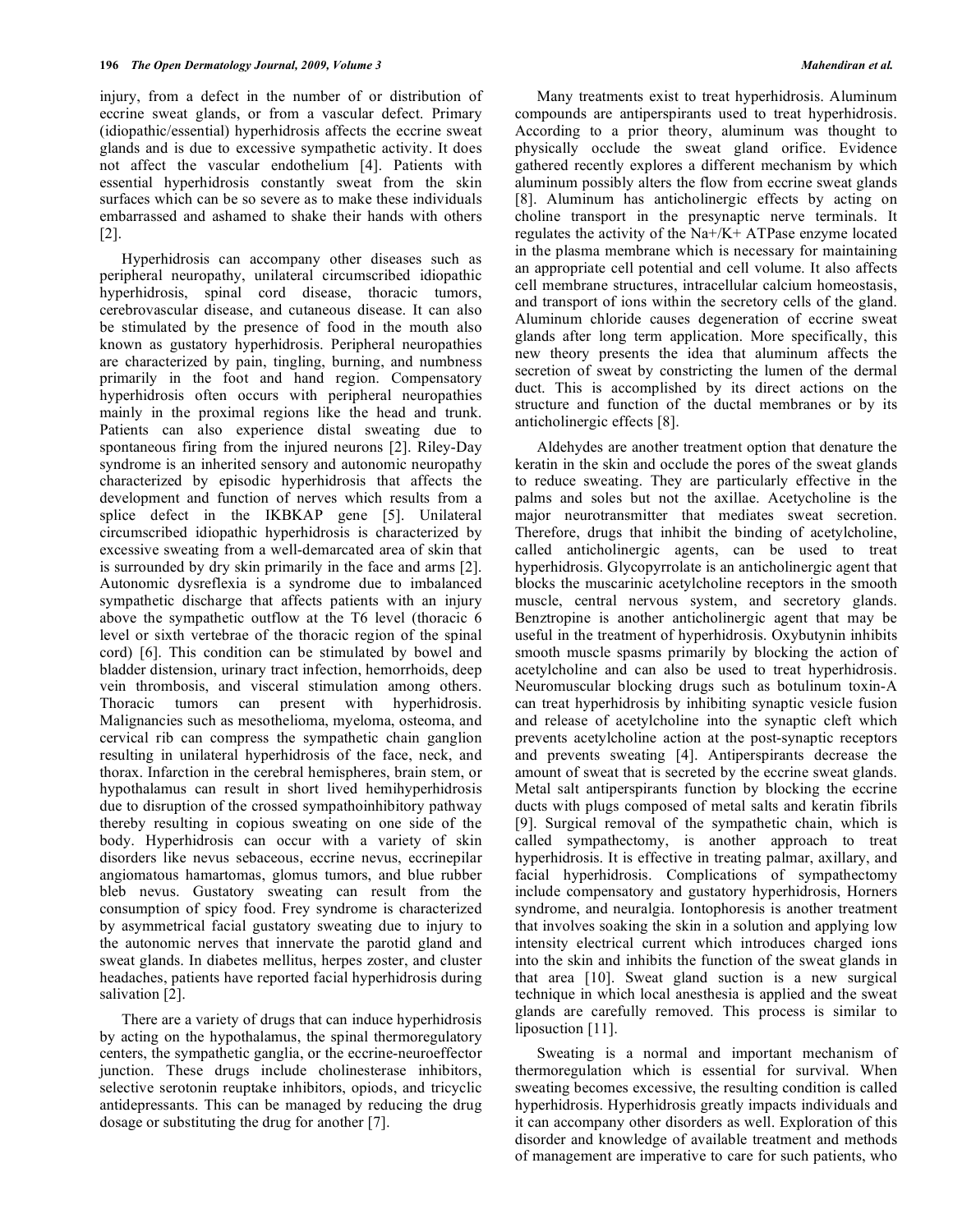## *Hyperhidrosis: A Review of a Medical Condition The Open Dermatology Journal, 2009, Volume 3* **197**

may feel vulnerable and embarrassed, in order to improve their quality of life.

## **REFERENCES**

- [1] Wilke K, Martin A, Terstegen L, Biel SS. Review Article: A short history of sweat gland biology. Int J Cosmet Sci 2007; 29: 169-79.
- [2] Cheshire WP, Freeman R. Disorders of aweating. Semin Neurol 2003; 23: 399-402.
- [3] Benohanian A. Antiperspirants and deodorants. Clin Dermatol 2001; 19: 399.
- [4] Esen AM, Barutou I, Karaca S. Peripheral vascular endothelial function in essential hyperhidrosis. Circ J 2005; 69: 707-10.
- [5] Slaugenhaupt SA, Blumenfeld A, Gill SP, Leyne M, Mull J. Tissue-specific expression of a splicing mutation in the IKBKAP gene causes familial dysautonomia. Am J Hum Genet 2001; 65: 598-605.

Received: August 12, 2009 Revised: October 15, 2009 Accepted: October 27, 2009

© Mahendiran *et al.*; Licensee *Bentham Open.*

This is an open access article licensed under the terms of the Creative Commons Attribution Non-Commercial License (http://creativecommons.org/licenses/by-nc/ 3.0/) which permits unrestricted, non-commercial use, distribution and reproduction in any medium, provided the work is properly cited.

[6] Baguley IJ. Autonomic complications following central nervous system injury. Semin Neurol 2008; 28: 716-25.

- [7] Cheshire W, Fealey R. Drug-induced hyperhidrosis and hypohidrosis: incidence, prevention, and management. Drug Saf 2008; 31: 109-10.
- [8] Burkhart CG, Burkhart CN. Aluminum alters sweating by constricting the dermal duct lumen. Int J Dermatol 2008; 47: 1306- 7.
- [9] Draelos ZD. Antiperspirants and the hyperhidrosis patient. Dermatol Ther 2001; 14: 220-1.
- [10] Nyamekye IK. Current therapeutic options for treating primary hyperhidrosis. Eur J Vasc Endovasc Surg 2004; 27: 571-3.
- [11] Bieniek A, Bialynicki-Birula R, Baran W, Kuniewska B, Okulewicz-Gojlik D, Szepietowski JC. Surgical treatment of axillary hyperhidrosis with liposuction equipment: risks and benefits. Acta dermatovenerol Croat 2005; 13: 212-8.